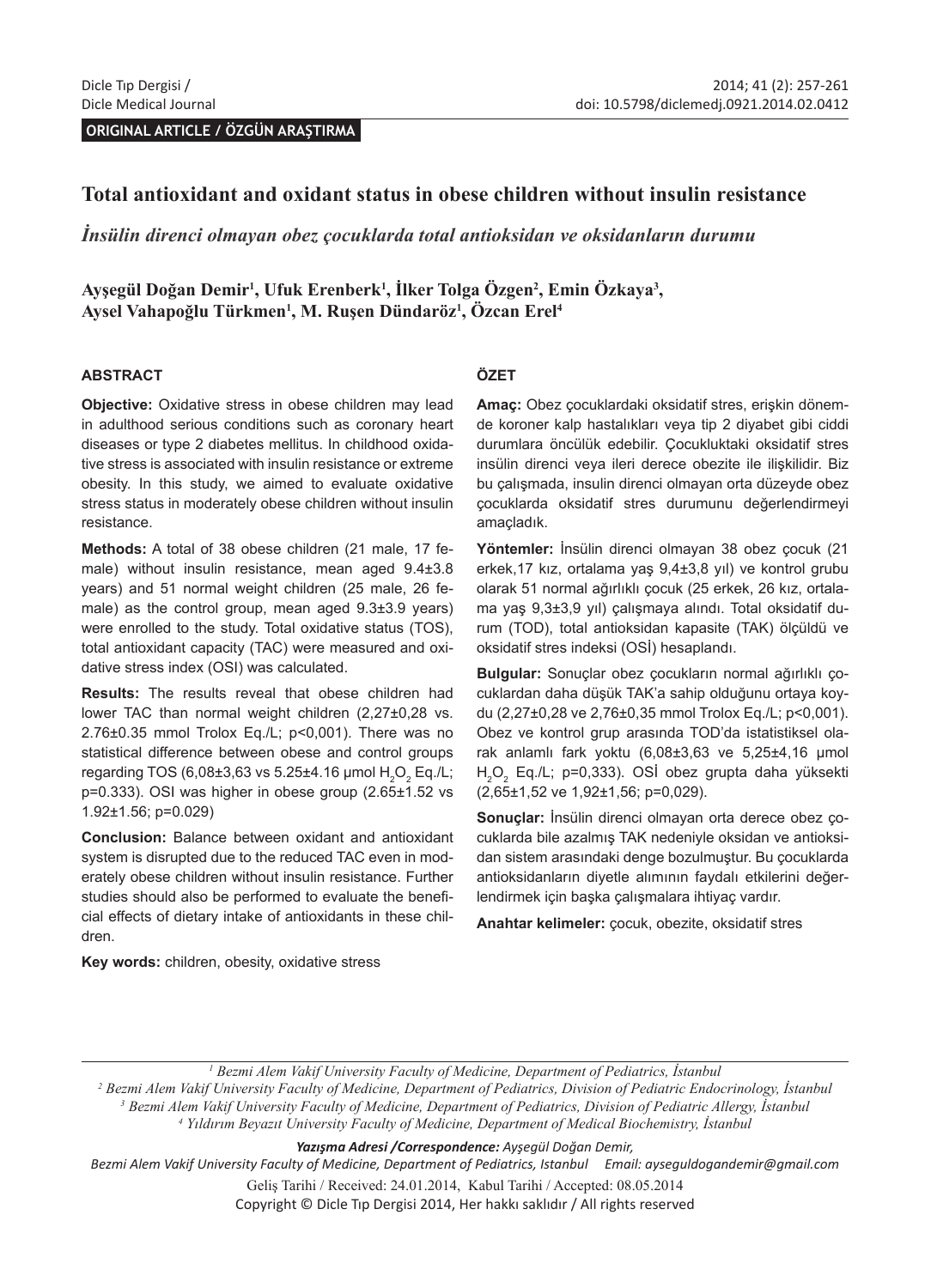#### **INTRODUCTION**

Obesity is an increasing problem around the world and it is blamed to be one of the major causes of some serious diseases such as diabetes mellitus or cardiovascular diseases [1,2]. It has been supposed that oxidative stress which was induced by obesity may have a role in pathogenesis of these obesity related diseases [3]. There are a few studies demonstrating oxidative stress in childhood. Recently, disrupted homeostatic balance between oxidantantioxidant state in obese children and adolescents with metabolic syndrome has been demonstrated [4]. It has been shown that extreme pediatric obesity, compared to milder forms of adiposity and normal weight, is associated with higher levels of oxidized low-density lipoprotein, C-reactive protein, and interleukin-6 so it was concluded that obesity related oxidative stress and inflammation exist even in younger population [5]. We also previously demonstrated that obese children have lower glutathione peroxidase and higher nitrite/nitrate levels and they were exposed to oxidative stress more than normal weight children [6].

Oxidative stress is defined as an imbalance between oxidants and antioxidants or disruption of redox signaling and control [7]. Oxidized molecules may form new radicals leading to radical chain reaction or they are neutralized by antioxidants [8]. In previous studies performed in childhood, different parts of oxidant and antioxidant systems were evaluated separately but these are complex systems and assessment of total oxidant status (TOS), total antioxidants capacity (TAC) and balance between them may have more value than assessment of one part of these systems. This new system was studied in some clinical conditions such as coronary diseases [9]. Therefore, we aimed to evaluate TOS, TAC, oxidative stress index (OSI) to assess balance between oxidative and anti-oxidative systems in obese children without insulin resistance in this study.

### **METHODS**

After an appropriate institutional review board approved the study, parents were informed. A total of 38 obese children (21 male, 17 female; the mean age 9.42 $\pm$ 3.77 years) and 51 normal weight children as a control group (25 male, 26 female; the mean age 9.29±3.87 years) were enrolled in the study. Control

group was recruited among the healthy children who were admitted to the pediatric clinics for routine yearly examination. The participants underwent a detailed physical examination (including evaluation for specific syndromes and endocrine diseases) and laboratory evaluation (thyroid function tests and diurnal variation of cortisol). Children with syndrome (Prader Willi, Laurence-Moon-Biedle syndrome, etc.) and endocrine causes (Cushing's Syndrome, hypothyroidism, etc.) of obesity were excluded. None of the participants were using medications or had a history or evidence of current metabolic, cardiovascular, respiratory or hepatic disease. Patients under vitamin and/or mineral supplements were excluded.

Standing height (cm) was measured to the nearest 0.1cm with a Harpenden fixed stadiometer and body weight (kg) on a SECA balance scale to the nearest 0.1 kg, with subjects dressed in a light Tshirt and shorts. Obesity was defined as a body mass index (BMI)  $> 95<sup>th</sup>$  percentile using the definition of the International Task Force of Obesity in Childhood and population-specific data [10,11]. Children were classified as moderately obese (100-119% of the 95th percentile of BMI for age and gender) [12]

Fasting plasma glucose, serum triglyceride, total cholesterol and high-density lipoprotein -cholesterol (HDL-C), total protein, albumin, uric acid, aspartate aminotransferase (AST), alanine aminotransferase (ALT), creatinine, concentrations were measured enzymatically using an autoanalyzer (Cobas 8000, Tokyo, Japan). The LDL-cholesterol (LDL-C) level was calculated using the Friedewald equation. Fasting insulin level was measured by Siemens ADVIA Centaur classic.

Homeostasis model assessment of insulin resistance (HOMA-IR) index = (fasting insulin(mU/ml) x fasting glucose(mmol/L)/22.5) is used as a surrogate marker of insulin resistance [13]. Insulin resistance criteria were HOMA-IR > 2.5 for prepubertal children and HOMA-IR  $> 4.0$  for adolescents [14]. Children who had insulin resistance were excluded from study.

Oxidative stress was evaluated using TOS, TAC and OSI. Total oxidant status was measured with the assay based on the oxidation of ferrous ion to ferric ion in the presence of various oxidant species in acidic medium and the measurement of the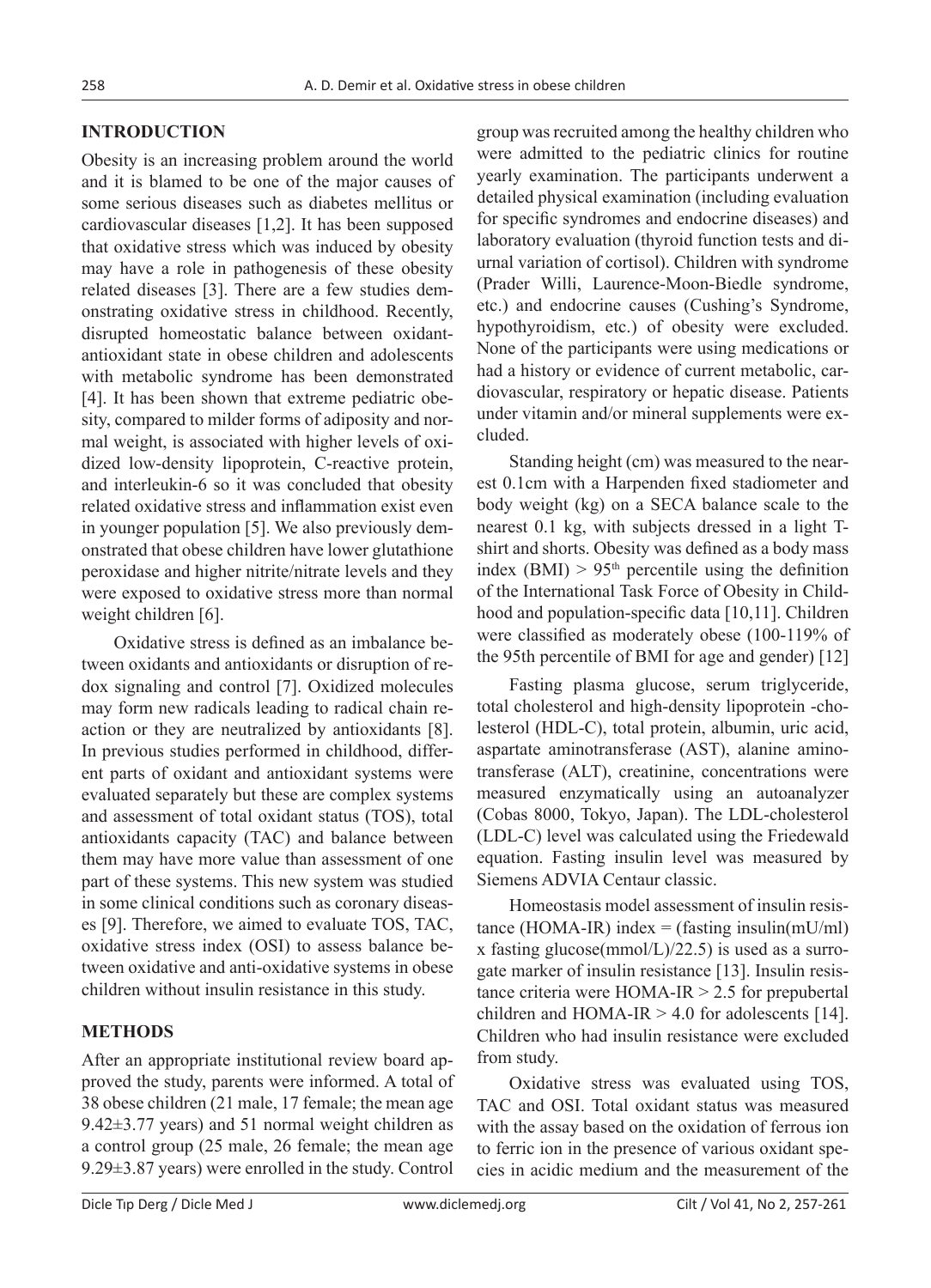ferric ion by xylenol orange. The assay was calibrated with hydrogen peroxide, and the results were expressed in terms of micromolar hydrogen peroxide equivalents per liter ( $\mu$ mol H<sub>2</sub>O<sub>2</sub> Eq./L) [15]. Total antioxidant capacity was measured using a method developed by Erel. The results are expressed as μmol Trolox equivalent/L [8]. Oxidative stress index (OSI) value was calculated according to the following formula: OSI (arbitrary unit) =TOS (μmol  $\rm H_2O_2$  Eq./L) / TAC (mmol Trolox Eq./L) [16].

## **Statistics**

All statistics were performed using the program SPSS 15.0 for Windows. Student t test was used for comparing means values of age, TAC, TOS, OSI, and all biochemical parameters. Bivariate correlations were performed with Pearson's correlation tests.

## **RESULTS**

Obese children did not differ significantly from normal-weight children in age, gender. As expected, BMI in obese group was higher than control group. Biochemical characteristics of groups were given in table 1. Serum TOS was not statistically different in obese and control group. However serum TAC and OSI were lower and higher respectively in obese group than control group (Table 1).

| Table 1. Clinical and biochemical characteristics of groups |  |
|-------------------------------------------------------------|--|
| and comparison of the oxidative stress parameters           |  |

|                           | Obese<br>$(n=38)$ | Control<br>$(n=51)$ | р       |
|---------------------------|-------------------|---------------------|---------|
| Age (year)                | $9.42 \pm 3.77$   | $9.29 \pm 2.87$     | 0.857   |
| Gender (female/male)      | 17/21             | 26/25               | 0.669   |
| BMI (kg/m <sup>2</sup> )  | 27.63±4.72        | 17.42±3.11          | < 0.001 |
| Glucose (mg/dl)           | 94.11±15.79       | 91 72+7 85          | 0.351   |
| Insulin (U/L)             | $97+222$          | $6.66 \pm 1.99$     | 0.152   |
| <b>HOMA-IR</b>            | $2.25 \pm 1.02$   | $1.50+0.82$         | 0.112   |
| Uric acid (mg/dl)         | $4.52 \pm 1.19$   | $4.68 + 1.03$       | 0.517   |
| Albumin (g/dl)            | $4.57 \pm 0.29$   | $4.40\pm0.43$       | 0.168   |
| Total cholesterol (mg/dl) | 149.41±28.23      | 142.64±18.53        | 0.176   |
| Triglycerides (mg/dl)     | 104.26±65.72      | 79.72±29.34         | 0.020   |
| $LDL-C$ (mg/dl)           | 97.42±23.66       | 88.86±19.30         | 0.064   |
| HDL-C (mg/dl)             | 42.48±14.09       | 38.66±10.03         | 0.139   |
| TAC (mmol Trolox Eq/l)    | $2.27 \pm 0.28$   | $2.76\pm0.35$       | < 0.001 |
| TOS (mmol Trolox Eq/l)    | $6.08 \pm 3.63$   | $5.25 + 4.16$       | 0.333   |
| OSI (arbitrary unit)      | $2.65 \pm 1.52$   | $1.92 + 1.56$       | 0.029   |

BMI: body mass index, HOMA-IR: Homeostasis model assessment of insulin resistance, LDL-C: low-density lipoprotein cholesterol, HDL-C: highdensity lipoprotein cholesterol, TAC: Total antioxidant capacity, TOS: Total oxidative status, OSI: Oxidative stress index= (TOS / TAC)

Bivariate correlations demonstrated that TAC was correlated negatively with BMI (r:-585, p<0,001). There was not any other correlation between TAC and biochemical parameters including albumin and uric acid. Serum TOS and OSI were not correlated with any parameters listed in Table 1.

# **DISCUSSION**

The main result of this study was that the TAC in obese children was lower than controls. Molnar et al have also demonstrated that TAC was reduced in obese children especially with metabolic syndrome and they have commented that obese children with metabolic syndrome are prone to oxidative stress [17]. We suggested the reduced TAC may be due to feeding habits of these obese children. Previously it has been reported that diet quality of obese children is poor [18] and micronutrient status may be altered in this group [19]. Puchau et al have reported that the BMI, standard deviation score of BMI and total body fat were inversely associated with dietary TAC in obese subjects [20]. Many studies report the ability of the dietary intake to modulate antioxidant status after the acute consumption of antioxidant rich foods [21-24]. However, Lavine has commented that if dietary intake of antioxidant is sufficient, it may be possible that antioxidant metabolism or absorption may be altered [25]. In this study we demonstrated that TAC was reduced even in moderately obese patients. Therefore it must be recommended to obese children to consume some products containing more antioxidants.

The presence of oxidative stress has been evaluated previously in obese children without co-morbidities with markers of oxidative damage (malondialdehyde, and plasma carbonyl groups) by Codoñer-Franch et al [25]. In their study it has been reported that oxidative stress exist in obese children who have a BMI-SDS greater than three [26]. Moreover Karamouzis et al have demonstrated the loss of the normal homeostatic balance between oxidantantioxidant state in obese children and adolescents with metabolic syndrome [27]. Oxidative stress has been evaluated in their study by measuring plasma 15-F(2t)-Isoprostane levels and protein carbonyls and a relation between metabolic syndrome and oxidative stress has been reported [27]. Correspondingly these findings, Oliver et al have also demon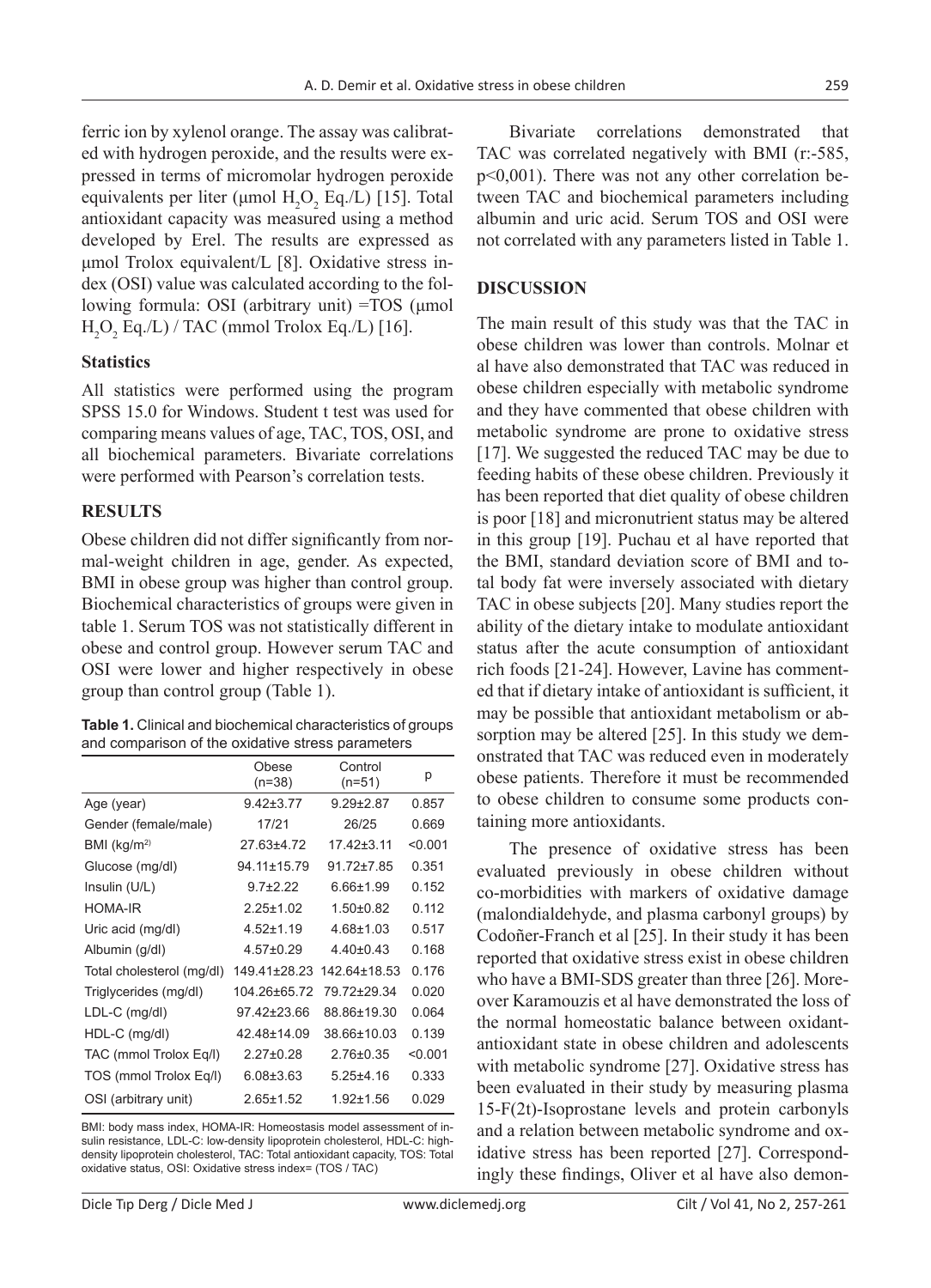strated that oxidative stress parameters were higher in obese children with higher BMI [28]. On the other hand Kelly et al have reported that oxidized LDL is associated with insulin resistance, independent of body fatness, in children and they suggested that oxidative stress may be independently related to the development of insulin resistance early in life [29]. We have also demonstrated that oxidative stress has a correlation with insulin resistance [6]. In these studies a large number of markers to assess oxidative stress status have been used. In our knowledge this is the first time in childhood obesity it has been evaluated with Erel method measuring total oxidant status. The second result of our study was that TOS was not statistically different between groups. All previous studies emphasize the relation between oxidative stress, insulin resistance and extreme obesity but in our study there was any insulin resistant child or extreme obese patient. Therefore we demonstrated that TOS was not affected yet in moderately obese children.

In conclusion balance between oxidant and antioxidant system is disrupted due to reduced TAC even in moderately obese children without insulin resistance. It is clear that additional studies need to research beneficial effect to increase dietary intake of antioxidants in these children.

## **REFERENCES**

- 1. Centers for Disease Control and Prevention (CDC). CDC grand rounds: childhood obesity in the United States. MMWR Morb Mortal Wkly Rep 2011;21:42-46.
- 2. Maffeis C, Tatò L. Long-term effects of childhood obesity on morbidity and mortality. Horm Res 2001; 55:42-45.
- 3. Pitocco D, Zaccardi F, Di Stasio E, et al. Oxidative stress, nitric oxide, and diabetes. Rev Diabet Stud 2010;7:15-25.
- 4. Norris AL, Steinberger J, Steffen LM, Metzig AM, Schwarzenberg SJ, Kelly AS. Circulating oxidized LDL and inflammation in extreme pediatric obesity. Obesity (Silver Spring) 2011;19:1415-1419.
- 5. Karamouzis I, Pervanidou P, Berardelli et al. Enhanced oxidative stress and platelet activation combined with reduced antioxidant capacity in obese prepubertal and adolescent girls with full or partial metabolic syndrome. Horm Metab Res 2011;43:607-613.
- 6. Ozgen IT, Tascilar ME, Bilir P, et al . Oxidative stress in obese children and its relation with insulin resistance. J Pediatr Endocrinol Metab 2012;25:261-266.
- 7. Jones DP. Redefining oxidative stress. Antioxid Redox Signal 2006;8:1865-1879
- 8. Ozcan E. A novel automated direct measurement method for total antioxidant capacity using a new generation more stable ABTS radical cation. Clin Biochem 2004;37:277-285.
- 9. Aydın M, Selçok Y, Nazlı Y, et al. Relationship between total antioxidant capacity and the severity of coronary artery disease. J Clin Exp Invest 2012;3:22-28.
- 10. Bundak R, Furman A, Gunoz H, et al. Body mass index references for Turkish children. Acta Paediatr 2006;95:194- 198.
- 11. Cole TJ, Bellizzi MC, Flegal KM, Dietz WH. Establishing a standard definition for child overweight and obesity worldwide: international survey. BMJ 2000;320:1240-1243.
- 12. Marcus MD, Foster GD, El Ghormi L. Stability of relative weight category and cardiomegalic risk factors among moderately and severe obese middle school youth. Obesity (Silver Spring) 2014;22:1118-1125.
- 13. Matthews DR, Hosker JP, Rudenski AS, et al. Homeostasis model assessment: insulin resistance and b-cell function from fasting plasma glucose and insulin concentrations in man. Diabetologia 1985;28:412-419.
- 14. Valerio G, Licenziati MR, Iannuzzi A, et al. Insulin resistance and impaired glucose tolerance in obese children and adolescents from Southern Italy. Nutr Metab Cardiovasc Dis 2006;16:279-284.
- 15. Erel O. A new automated colorimetric method for measuring total oxidant status. Clin Biochem 2005;38:1103-1111.
- 16. Demirbag R, Gur M, Yilmaz R, et al. Influence of oxidative stress on the development of collateral circulation in total coronary occlusions. Int J Cardiol 2007;116:14-19.
- 17. Molnár D, Decsi T, Koletzko B. Reduced antioxidant status in obese children with multimetabolic syndrome. Int J Obes Relat Metab Disord 2004;28:1197-202.
- 18. Miller SA, Taveras EM, Rifas-Shiman SL, et al. Association between television viewing and poor diet quality in young children. Int J Pediatr Obes 2008;3:168-176.
- 19. Tascilar ME, Ozgen IT, Abaci A, et al. Trace elements in obese Turkish children. Biol Trace Elem Res 2011;143:188- 195.
- 20. Puchau B, Ochoa MC, Zulet MA, et al. Dietary total antioxidant capacity and obesity in children and adolescents. Int J Food Sci Nutr 2010;61:713-721.
- 21. Hassimotto NM, Pinto MD, Lajolo FM: Antioxidant status in humans after consumption of blackberry (Rubus fruticosus L.) juices with and without defatted milk. J Agric Food Chem 2008 ;56:11727-11733.
- 22. Potter AS, Foroudi S, Stamatikos A, et al. Drinking carrot juice increases total antioxidant status and decreases lipid peroxidation in adults. Nutr J 2011 24;10:96.
- 23. Modun D, Music I, Vukovic J, et al. The increase in human plasma antioxidant capacity after red wine consumption is due to both plasma urate and wine polyphenols. Atherosclerosis 2008;197:250-256.
- 24. Pitsavos C, Panagiotakos DB, Tzima N, et al. Adherence to the Mediterranean diet is associated with total antioxidant capacity in healthy adults: the ATTICA study. Am J Clin Nutr 2005;82:694-699.